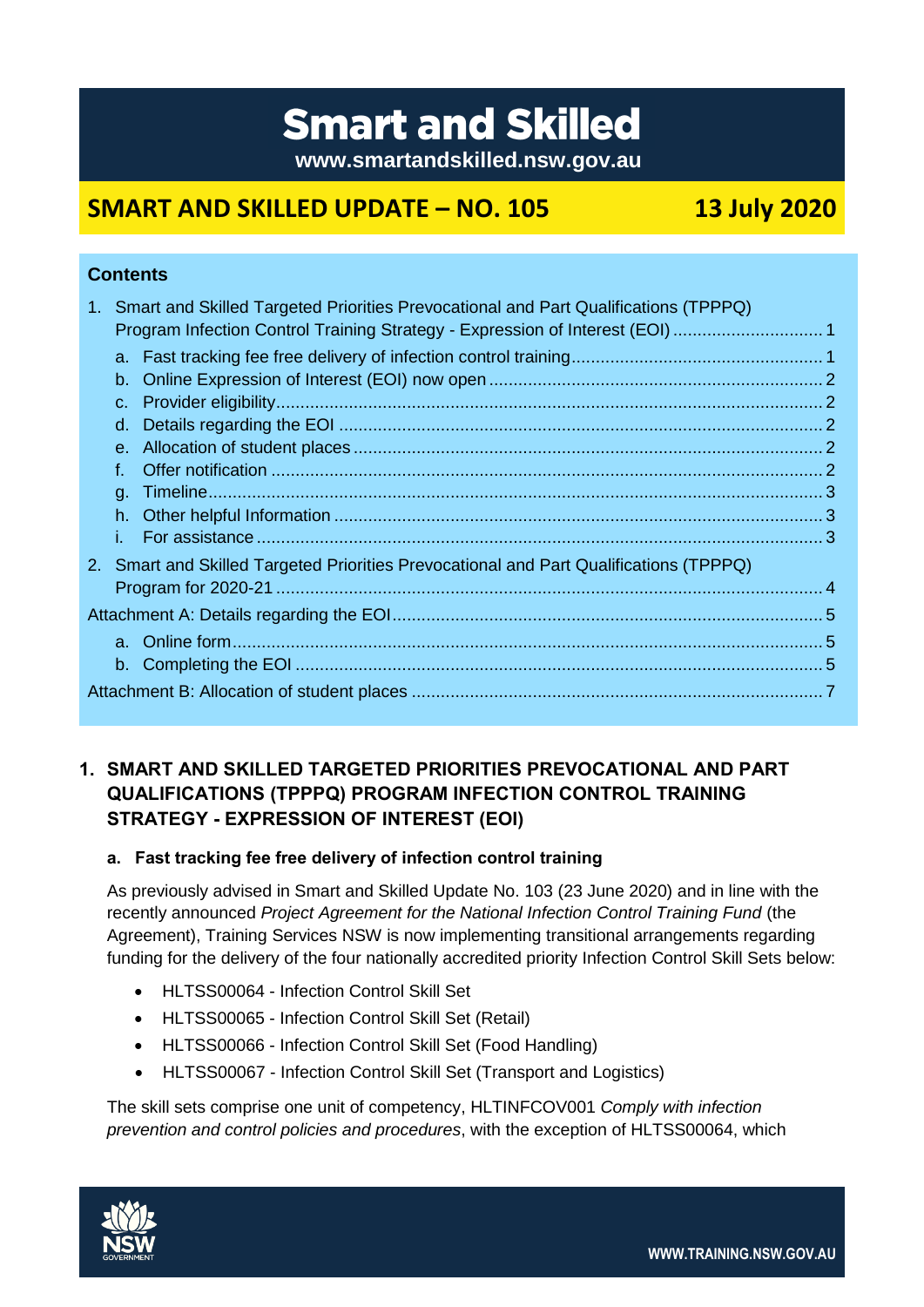comprises the earlier unit HLTINF001 *Comply with infection prevention and control policies and procedures*.

To support the re-opening of customer facing businesses, Training Services NSW will fast-track **fee free** delivery of these Infection Control Skill Sets under the Smart and Skilled Targeted Priorities Prevocational and Part Qualifications Program by allocating funded student places through an EOI process.

#### <span id="page-1-0"></span>**b. Online Expression of Interest (EOI) now open**

The EOI is now open and will be open until **Monday 20 July 2020** for eligible Smart and Skilled Providers who wish to be considered for the delivery of the Infection Control Skill Sets.

EOIs can only be made via the online form available at [https://form.jotform.com/TSNSW/infection](https://form.jotform.com/TSNSW/infection-control-EOI)[control-EOI.](https://form.jotform.com/TSNSW/infection-control-EOI)

The EOI must be submitted in full by **5.00 pm Monday 20 July 2020 (AEST)**.

#### <span id="page-1-1"></span>**c. Provider eligibility**

To participate in the EOI, Smart and Skilled Providers must have:

- 1. A current Smart and Skilled contract
- 2. A scope of registration in NSW that includes **at least one** of the priority Infection Control Skill Sets (i.e. HLTSS00064, HLTSS00065, HLTSS00066 and/or HLTSS00067), and
- 3. A satisfactory Smart and Skilled performance monitoring status as determined by the Department.

**Please note:** Federal and State Government Enterprise-based Registered Training Organisations (delivering training to government employees) and cross border TAFEs are **NOT** eligible to apply.

#### <span id="page-1-2"></span>**d. Details regarding the EOI**

The EOI must be completed by either the Chief Executive Officer or Smart and Skilled Contract Provider Representative.

Further details regarding the EOI form and information requirements are at **[Attachment A](#page-4-0)**.

#### <span id="page-1-3"></span>**e. Allocation of student places**

The first stage of the allocation of student places for the priority Infection Control Skill Sets will occur prior to 31 October 2020, with delivery of training to be completed before 30 June 2021.

Further details regarding the allocation of student places are at **[Attachment B](#page-6-0)**.

#### <span id="page-1-4"></span>**f. Offer notification**

Successful EOIs will be notified to Providers by one or more Provider Activity Schedule(s) (PAS) sent through the STS Online portal in conjunction with the Smart and Skilled Targeted Priorities Prevocational and Part Qualifications (TPPPQ) Program.

#### **Please note: Not all EOIs may be successful.**

The PAS may include a number of special instructions, including, but not limited to, reference to Smart and Skilled policy, student eligibility, delivering the training within required timeframes and the importance of complying with training package and workplace assessment requirements (especially with online delivery).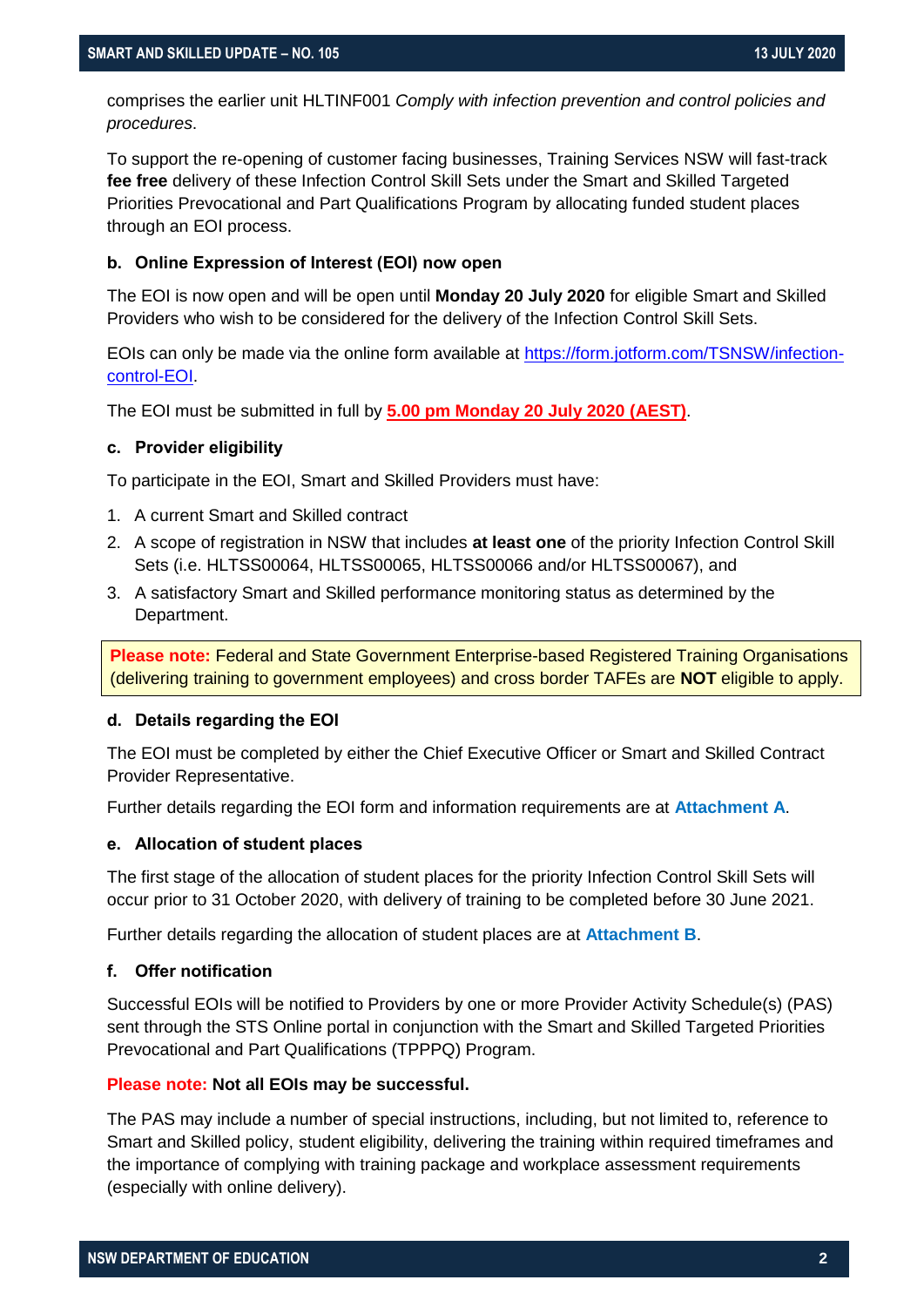Upon acceptance of the PAS, to the maximum extent possible, the Smart and Skilled contract terms and conditions will apply to the delivery of the training.

#### <span id="page-2-0"></span>**g. Timeline**

The indicative timeline for the implementation of the EOI is summarised below.



#### <span id="page-2-1"></span>**h. Other helpful Information**

Further information regarding the *Project Agreement for the National Infection Control Training Fund* is available at [https://www.employment.gov.au/newsroom/subsidised-infection-control](https://www.employment.gov.au/newsroom/subsidised-infection-control-training-fast-tracked-re-opening-businesses)[training-fast-tracked-re-opening-businesses.](https://www.employment.gov.au/newsroom/subsidised-infection-control-training-fast-tracked-re-opening-businesses)

Additional information, including Frequently Asked Questions, is also available on the Training Services NSW website at [https://www.training.nsw.gov.au/links/eoi-faqs/.](https://www.training.nsw.gov.au/links/eoi-faqs/)

For more detail regarding Infection Control Skill Sets, the following links may be of assistance:

 ASQA information on approval to support RTOs to deliver new infection control training skill sets

[https://www.asqa.gov.au/news-events/news/asqa-support-rtos-deliver-new-infection-control](https://www.asqa.gov.au/news-events/news/asqa-support-rtos-deliver-new-infection-control-training-skill-sets)[training-skill-sets](https://www.asqa.gov.au/news-events/news/asqa-support-rtos-deliver-new-infection-control-training-skill-sets)

- Australian Industry Skills Committee (AISC) implementation of the new Infection Control Skill Sets [https://www.aisc.net.au/sites/default/files/documents/AISC%20Statement\\_Infection%20contro](https://www.aisc.net.au/sites/default/files/documents/AISC%20Statement_Infection%20control%20skill%20sets_implementation_June2020.pdf) [l%20skill%20sets\\_implementation\\_June2020.pdf](https://www.aisc.net.au/sites/default/files/documents/AISC%20Statement_Infection%20control%20skill%20sets_implementation_June2020.pdf)
- AISC RTO Fact Sheet [https://www.aisc.net.au/sites/default/files/Final%20RTO%20Factsheet%20-](https://www.aisc.net.au/sites/default/files/Final%20RTO%20Factsheet%20-%20Infection%20Control%20Skill%20Sets.pdf) [%20Infection%20Control%20Skill%20Sets.pdf](https://www.aisc.net.au/sites/default/files/Final%20RTO%20Factsheet%20-%20Infection%20Control%20Skill%20Sets.pdf)
- AISC Contextual advice <https://www.aisc.net.au/content/communiques-and-training-package-updates>
- <span id="page-2-2"></span>**i. For assistance**

For technical issues with the online form, please contact Training Market Customer Support at [Training.Market@det.nsw.edu.au.](mailto:Training.Market@det.nsw.edu.au)

For any other questions regarding the EOI, please first check the Frequently Asked Questions on the Training Services NSW website at<https://www.training.nsw.gov.au/links/eoi-faqs/> to see if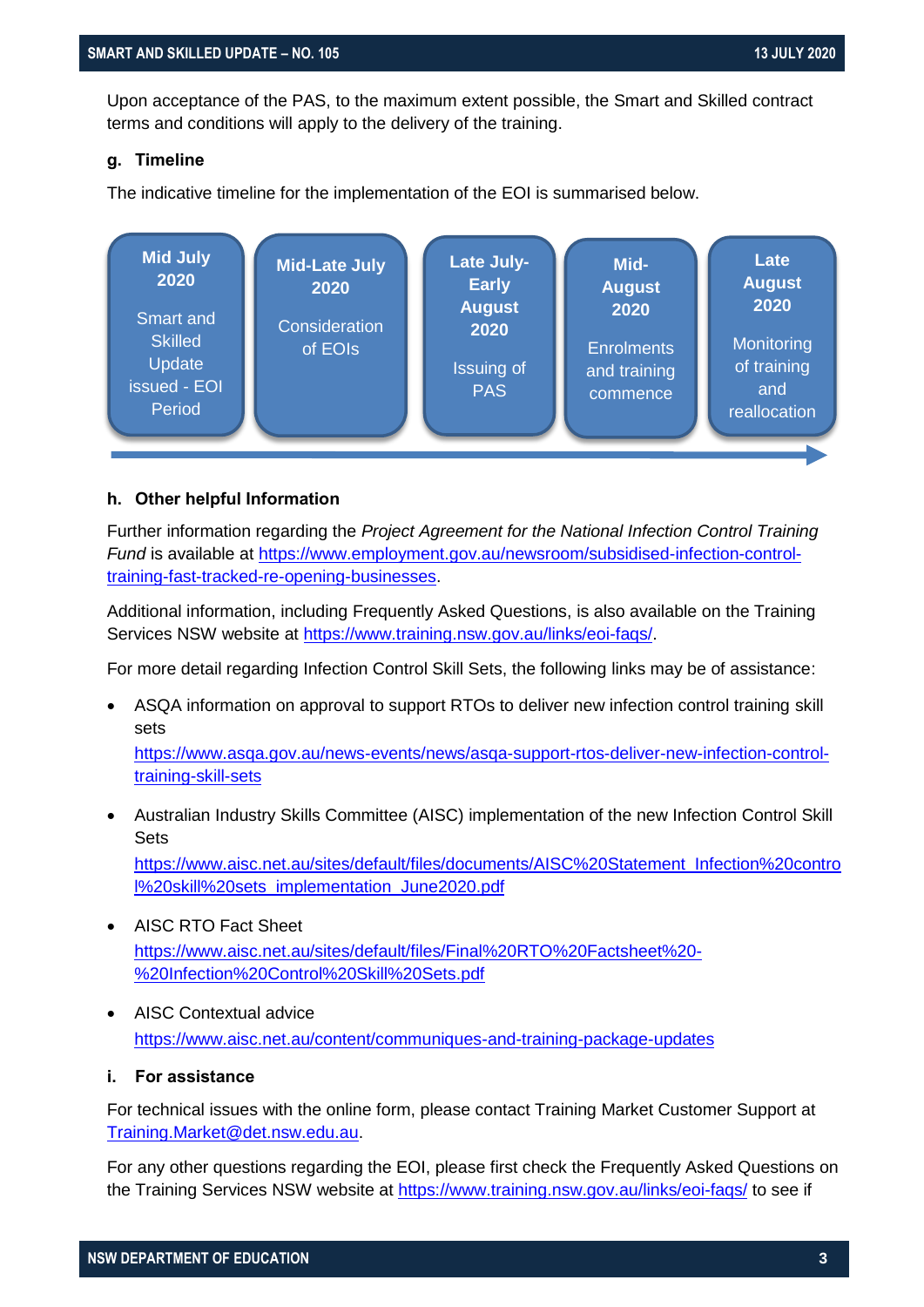your query has already been addressed. Frequently Asked Questions will be updated as required throughout the EOI opening period.

If your question has not already been answered, then please contact Training Market Customer Support at [Training.Market@det.nsw.edu.au.](mailto:Training.Market@det.nsw.edu.au) Answers to specific questions will be posted on the Training Services NSW web site at <https://www.training.nsw.gov.au/links/eoi-faqs/> as soon as possible.

## <span id="page-3-0"></span>**2. SMART AND SKILLED TARGETED PRIORITIES PREVOCATIONAL AND PART QUALIFICATIONS (TPPPQ) PROGRAM FOR 2020-21**

The Department is pleased to support the continuation of the Smart and Skilled Targeted Priorities Prevocational and Part Qualifications (TPPPQ) Program in the 2020-21 Activity Period and invites all Smart and Skilled providers to participate.

The Department will consider Training Needs Identification (TNI) applications where training commences on or after 1 July 2020 and completes by 31 May 2021.

The program supports:

- training to help people develop the skills they need for their current or future employment, undertake further education, and upskill into new processes or technology
- pre-apprenticeship and pre-traineeship training to assist individuals with choosing the right career
- NSW Government priorities for 2020-21 including:
	- o Disaster Recovery (including drought, bushfires, COVID-19 impacts including infection control)
	- o Infrastructure Skills Legacy Program (ISLP)
	- $\circ$  Pre-apprenticeships/pre-traineeships, including those related to the GTO Recruitment Program
	- o Retrenched workers
	- o Refugee Employment Support Program (RESP)
	- o Disability
	- o Aboriginal and Torres Strait Islanders
	- o Jobseekers, and
	- o School leavers.

The *Smart and Skilled Targeted Priorities Prevocational and Part Qualifications Program Provider Guidelines* are available in STS Online > Smart and Skilled Contract Management > Support Documents for your reference. If you require further information on the TPPPQ program, please contact your local Regional Office listed in the guidelines.

For all technical support in relation to this update, contact Training Market Customer Support at [Training.Market@det.nsw.edu.au.](mailto:Training.Market@det.nsw.edu.au)

*Please note that this update is for the information of approved Smart and Skilled providers only. If providers require further information for students or employers, please contact Training Market Customer Support, as above, unless otherwise instructed.*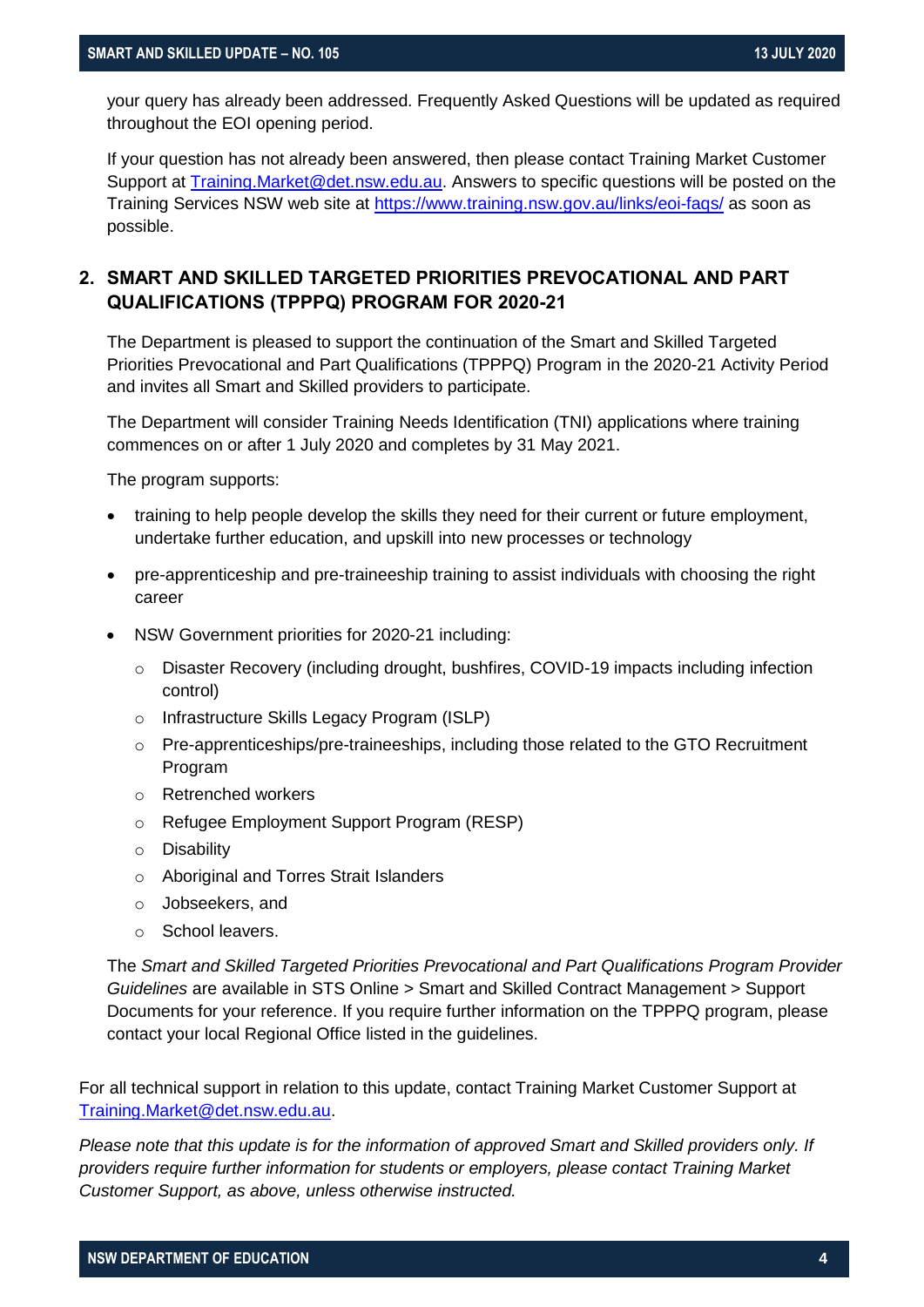## <span id="page-4-0"></span>**ATTACHMENT A: DETAILS REGARDING THE EOI**

#### <span id="page-4-1"></span>**a. Online form**

The online form comprises questions regarding:

- Organisation and contact details;
- Capacity to deliver student commencements in up to four (4) Infection Control Skill Sets and in up to six (6) Smart and Skilled Regional Clusters;

**Please note:** Persons in secondary education (excluding those already participating in VET in schools programs) will be eligible to participate.

and

 Other information associated with Infection Control Skill Sets and Regional Cluster combinations including main target industry, main target group and main delivery mode.

**Please note:** As Training Needs Identification (TNI) applications are not required for this strategy, the answers to questions regarding capacity and other information will need to be representative of the **overall** student commencements proposed for each of the Skill Sets and Regional Cluster combinations.

For example, selecting 'Existing Workers' as a main target group could mean that all student commencements will be Existing Workers or that a greater proportion of students will be Existing Workers rather than Jobseekers. Similarly, selecting 'Retail' as the main target industry could mean that more student commencements are proposed for 'Retail' than other target industries, but will not necessarily exclude these industries.

The online form will include an opportunity to provide other relevant supporting information.

A declaration will also be required before submission of the EOI.

#### <span id="page-4-2"></span>**b. Completing the EOI**

To complete the EOI, eligible Providers should:

- Prepare prior accurate information and provide realistic forecasts to complete the questions regarding their capacity for student commencements in different Infection Control Skill Sets and different Smart and Skilled Regional Clusters (i.e. up to a total of 24 Skill Sets and Smart and Skilled Regional Cluster combinations) across 2020-2021 including the following periods:
	- $\circ$  mid July 2020 31 October 2020
	- $\circ$  1 November 2020 31 December 2020
	- o 1 January 2021 31 March 2021
	- $\circ$  1 April 2021 31 May 2021.
- Set aside at least 30 minutes to complete the online form.

**Please note:** You will be required to complete and submit your organisation's EOI in a single user session. You will be able to resubmit your EOI if you make a mistake.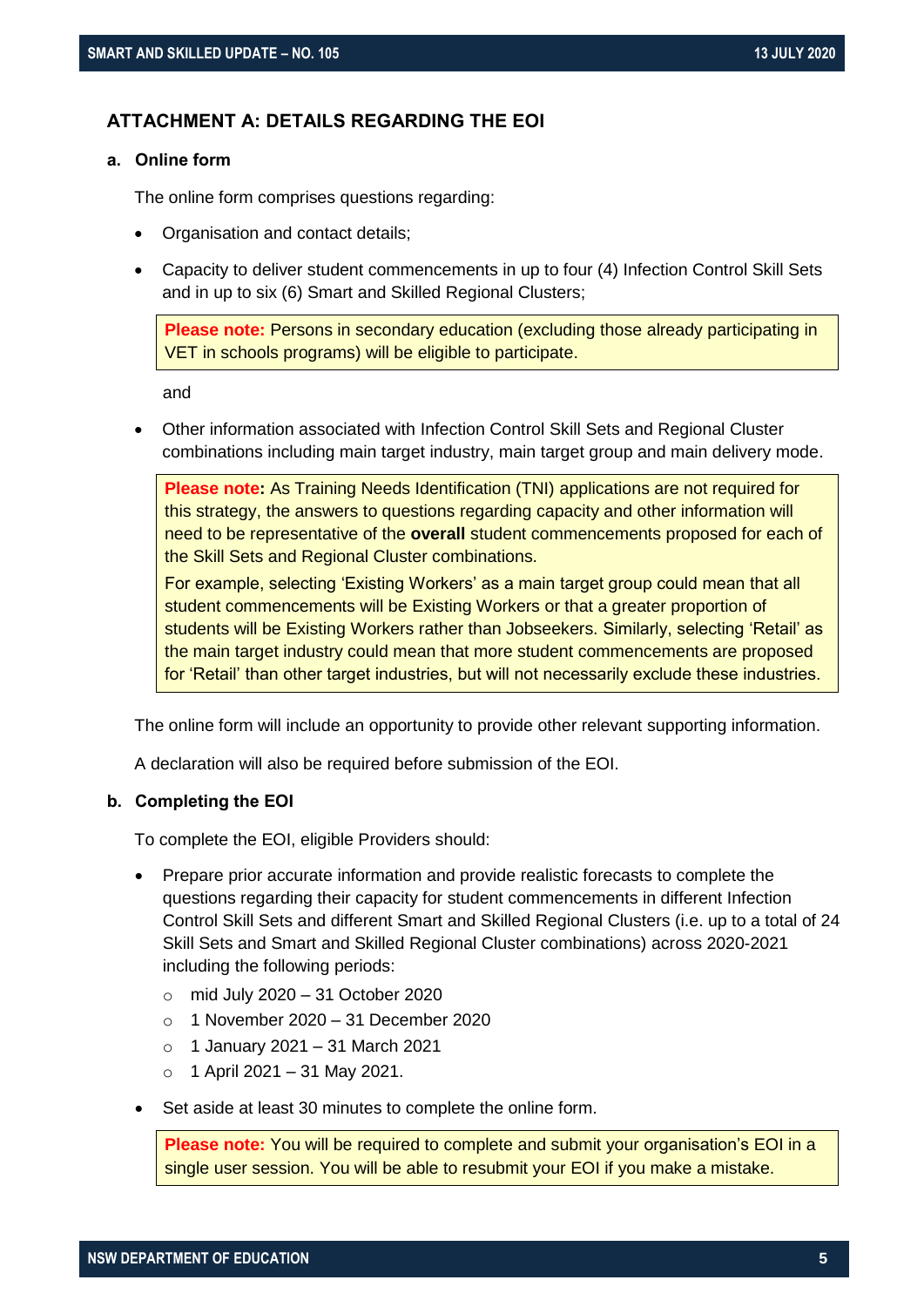Submit the completed EOI as soon as possible **prior to 5.00 pm Monday 20 July 2020 (AEST).**

**Please note:** The last version of your EOI that is submitted will be the one that the Department will consider.

Providers are advised to retain the confirmation email which will be sent to their nominated email address as a record of the completed EOI submission.

**Please note:** This email will also contain a link to a PDF document with the details of your submission.